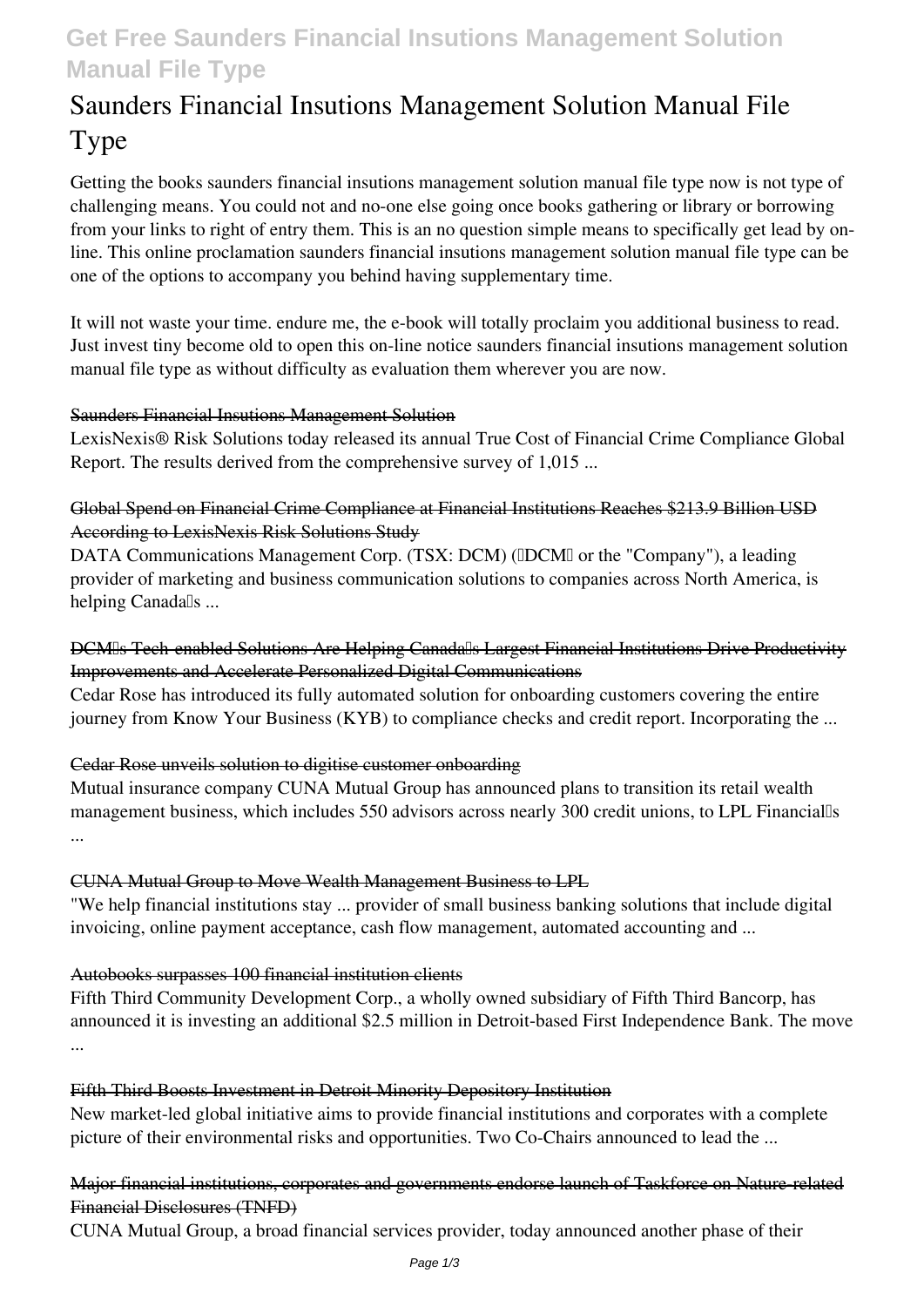# **Get Free Saunders Financial Insutions Management Solution Manual File Type**

strategy to accelerate digital experiences for credit unions and their members. After three years of ...

### CUNA Mutual Group Collaborates with LPL Financial as it Accelerates Digital Experiences in its Credit Union Member Financial Advisory Program

Financial Sciences Corporation, a provider of treasury, risk management, and corporate governance software solutions, today announced a new, integrated workflow tool for ATOM Banking, the company's ...

#### ATOM Banking by Financial Sciences Offers Powerful New Workflow Tool for Holistic Bank Relationship Management

The management assistance provided ... investment funds, and financial institutions seeking creative solutions to help them best manage their litigation, arbitration, and recovery costs.

### Delta Capital Partners Management Launches Delta Managed Solutions

Ntisa Limited, a financial technology (fintech) company, has launched retail management software solution that will ... made it difficult for financial institutions and government agencies to ...

### Firm Launches Retail Management Software Solution for SMEs

LexisNexis Risk Solutions today released its annual True Cost of Financial Crime Compliance Global Report. The results derived from the comprehensive survey of 1,015 financial crime compliance ...

Global spend on financial crime compliance at financial institutions reaches \$213.9 billion Delta Capita announced that it has brought Christina Di Nolfo on board as its new Head of Solutions, effective immediately.

# Delta Capita Brings Christina Di Nolfo on Board as Head of Solutions

Cirrus, a provider of cloud-based document management software, announced the addition of treasury workflow tools to its solutions suite. As a proven provider of document workflow services for ...

Cirrus Adds Treasury Services Capabilities to Its Document Management Solution Suite

Chrysalix Venture Capital, a global venture capital fund with a long history of commercializing stepchange innovation for resource intensive industries, announces a Seed investment in Applied Impact ...

# Chrysalix RoboValley Fund Invests in Applied Impact Robotics, Developers of an Automated Inspection Solution for Capital Intensive Infrastructure

Tauber joins NFP from Aon, bringing over 21 years of financial institutions (FI) experience working with investment management firms (mutual funds, hedge funds and private equity firms), commercial ...

#### NFP Welcomes Marc Tauber to Financial Institutions Group

He said the financial institutions should pay attention to ... the stock market and asset management. "On the Industrial front, we must support value addition to continue to boost the economy ...

#### Financial institutions need to help in the development of critical sectors

FORT LAUDERDALE, Fla.--(BUSINESS WIRE)--Velocity Solutions, LLC, the leading provider of revenue enhancement solutions to regional and community financial institutions, announced a strategic ...

# Velocity Solutions and Ceto and Associates Team Up to Identify Strategic Revenue Opportunities for Community Banks and Credit Unions

As a result, it is clear that banks and other financial institutions need new ways to shore up security ...